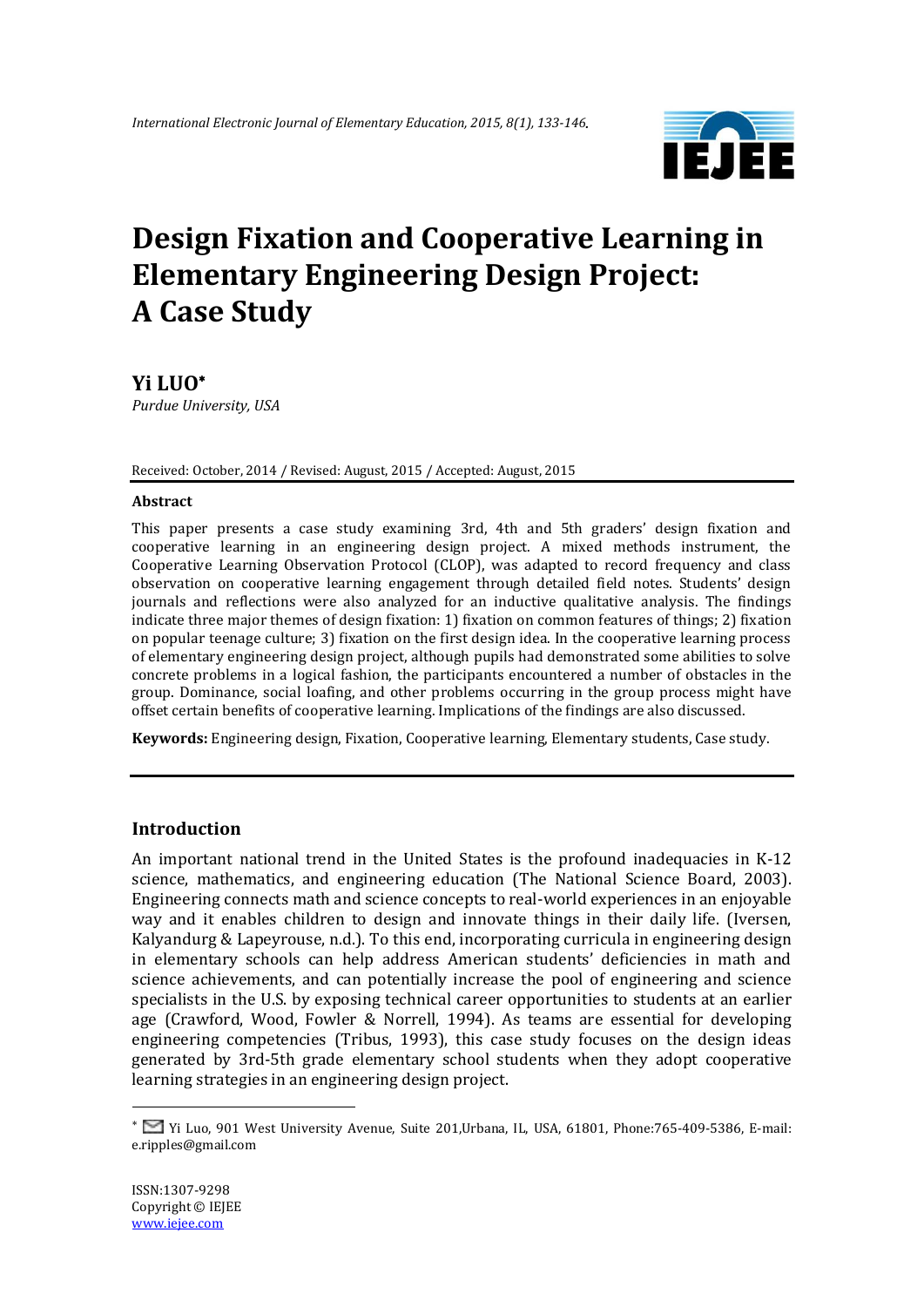Generating ideas at an early stage plays an important role in engineering design and thus the ability to creatively generate novel and purposeful ideas is a necessary part of solving design problems (Nicholl & McLellan, 2007). Unfortunately in the design process prior knowledge can constrain creative thinking and results in fixation, which is "a blind, and sometimes counterproductive, adherence to a limited set of ideas in the design process (Jansson & Smith, 1991, p. 4)." Smith (1995) also mentioned solving a problem is a normative cognitive process in which an individual plans a route to get to a destination. He argued when the individual does not know about a particular knowledge or technique, he meets the obstacle in the route, which ultimately leads the individual to be fixated. As elementary school students have limited prior knowledge in engineering, they are likely to encounter fixation. They would tend to use the knowledge that readily comes to their mind during the design process.

On the other hand, cooperative learning encourages students to work in groups to accomplish a common goal (Johnson, Johnson & Smith, 2006). Young learners are inherently active to investigate and share with others what they have found out (Tanner, 1997). When a child is at the end of preoperational period of cognitive development (about the age of 6 or 7) most children are able to accommodate the views of others (Wadsworth, 1971) and Piaget believed peer interactions are critical to helping children get rid of egocentric thought (Driscoll, 2005). Although aspects of Piaget's theory were not agreed by some theorists, such as the aspect of egocentrism in young children, Piagetian framework was generally accepted (O'loughlin, 1992). Therefore based on Piaget's theory introducing cooperative learning to elementary engineering design projects is in line with the cognitive development of children. As cooperative learning arrangements lead to students' more frequent generation of new ideas and solutions and ultimately promote development of higher-level reasoning and critical thinking (Johnson and Johnson, 1989; Johnson, Johnson & Holubec, 1998), this case study focuses on studying the cooperative learning in an elementary engineering design projects.

Despite that there is plenty of literature on design fixation and cooperative learning respectively, as engineering is typically not included in elementary school curriculum in the U.S., there is very limited amount of existing research on students' design fixation or cooperative learning in elementary engineering design projects. This is where this case study hopes to make a contribution and add to what is already known.

The purpose of this study is to provide insight into an elementary engineering design project and ultimately help engineering educators to improve instructional design. The research questions are: 1) What does design fixation look like in elementary engineering education? 2) How do elementary students perform in group in a cooperative engineering design project?

#### **Literature review**

#### *Engineering design process for children*

Engineering education should emphasize engineering design process (Cunningham & Hester, 2007; Katehi, Pearson & Feder, 2009). Engineering design refers to an engineer's approach to identifying and solving a problem, which is "(1) highly iterative; (2) open to the idea that a problem may have many possible solutions; (3) a meaningful context for learning scientific, mathematical and technological concepts; and (4) a stimulus to systems thinking, modeling, and analysis (Katehi et al., 2009, p. 151)." Children have innate enthusiasm toward creating thinking, taking things apart, and figuring out how things work (Cunningham, 2009). A five-step engineering design process model for children consisting of Ask, Imagine, Plan, Create, and Improve was developed by Engineering is Elementary (EiE) program, a national program which created elementary-level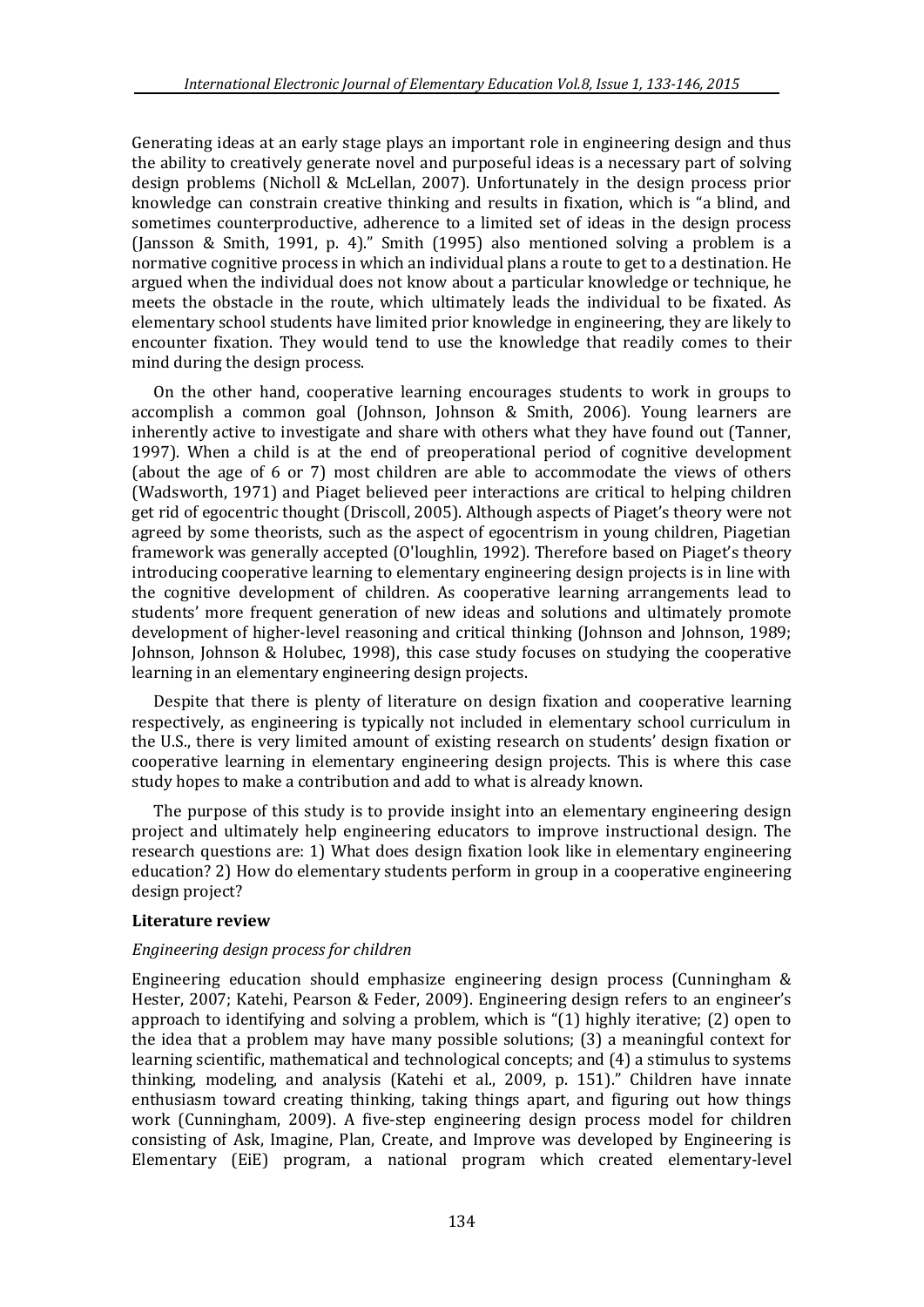engineering units based on national science education standards. The engineering design process and the questions to be asked in each step are illustrated in the following figure:



**Figure 1.** The Design Process developed by EiE Program (Cunningham & Hester, 2007, p. 5)

# *Cooperative learning strategies*

Cooperative learning involves students' working together in groups to accomplish learning tasks or master subject matter content. It is a structured process in which students are actively engaged in learning activities in groups and rewarded based on group performance (Slavin, 1980). Cooperative learning includes the following five elements (Johnson, Johnson & Smith, 2006): 1) Positive interdependence: group members rely on one another to achieve the goal. Everyone suffers the consequences if any group member fails to complete their task; 2) Individual accountability: all group members are held accountable for doing their share of the work; 3) Face-to-face promotive interaction: although some of the group work may be done individually, some must be done interactively; 4) Interpersonal and small group skills: students are to develop and practice trust-building, decision-making, communication and conflict management skills; 5) Group processing: group members set group goals together, periodically reflect on what they are doing well as a team and identify improvements they need to make to work more effectively in the future.

A large amount of empirical evidence shows that cooperative learning significantly increases academic performance, achievement and has positive effects on social constructs such as peer relations and self-esteem (Johnson, Johnson & Holubec, 1998; Johnson, Johnson & Smith, 1998; Williamson & Rowe, 2002; Salkind & Rasmussen, 2008). Cognitive elaboration perspectives claim that cooperative learning enhances students' learning outcomes by involving more restructuring and elaboration when students try to explain the material to someone else. Table 1 demonstrates several cooperative learning strategies.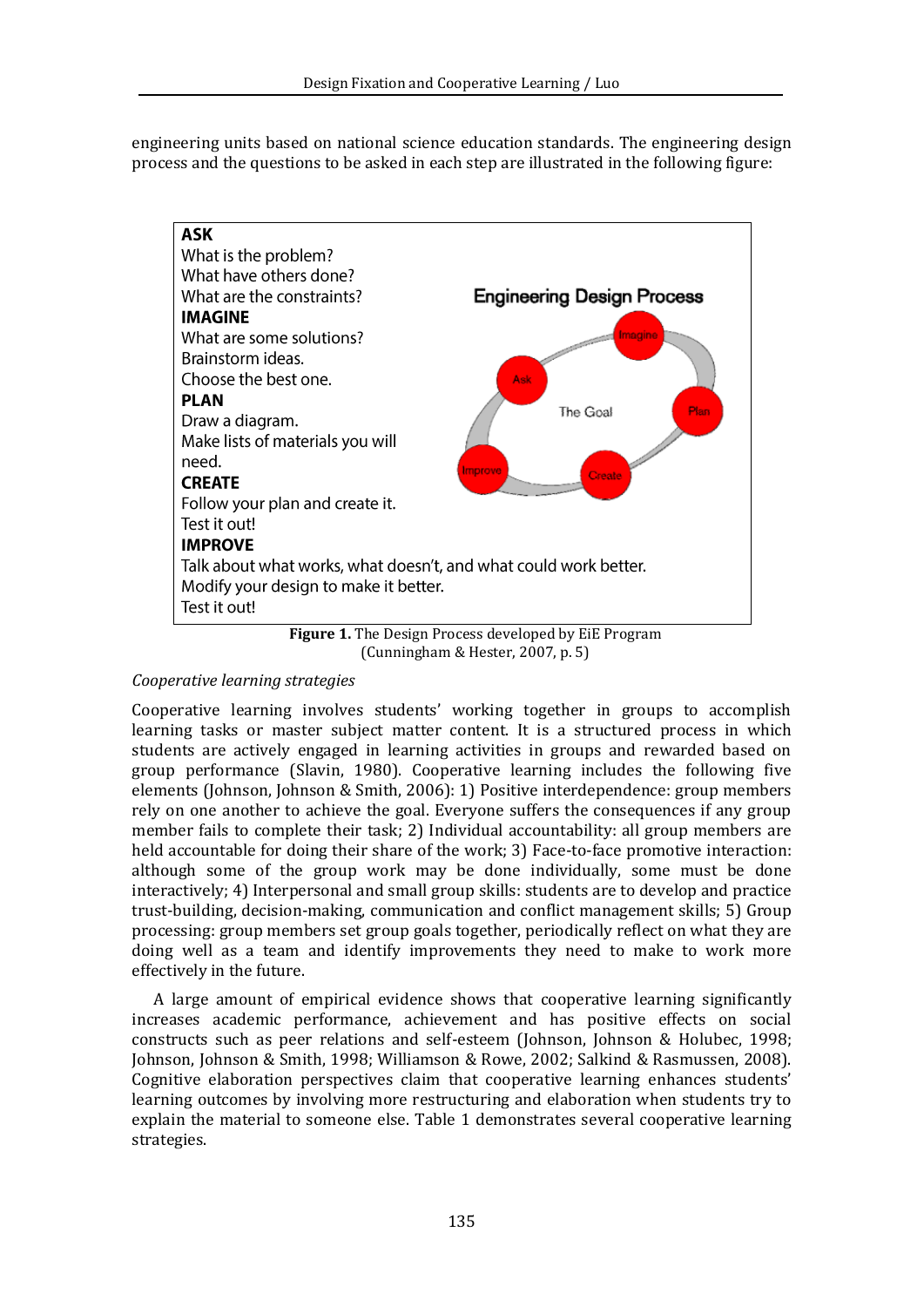| <b>CL Strategies</b>                                                            | Description                                                                                                                                                                                                                                                                                                                                                                                            |
|---------------------------------------------------------------------------------|--------------------------------------------------------------------------------------------------------------------------------------------------------------------------------------------------------------------------------------------------------------------------------------------------------------------------------------------------------------------------------------------------------|
|                                                                                 |                                                                                                                                                                                                                                                                                                                                                                                                        |
| Think-Pair-Share<br>(Hassard, 1996)                                             | This is a procedure where students consider a question individually,<br>discuss their ideas with another student to form a consensus<br>answer, and then share their results with the entire class.                                                                                                                                                                                                    |
| The Jig Saw<br>method (Aronson,<br>Blaney, Stephin,<br>Sikes, & Snapp,<br>1978) | Students become "experts" on a concept and are responsible for<br>teaching it to the other group members. Groups subdivide a topic<br>and members work together with those from other groups who have<br>the same topic. They then return to original groups and explain the<br>topic.                                                                                                                 |
| Jigsaw II (Slavin<br>1986)                                                      | This is an adaption of The Jigsaw method in which individual scores<br>are combined at the end in some manner to yield a team score.                                                                                                                                                                                                                                                                   |
| The Student<br>Teams-<br>Achievement-<br>Divisions (STAD)<br>(Slavin, 1990)     | The teacher presents a lesson, and then students work within their<br>teams to complete a set of worksheets on the lesson and make sure<br>that all team members have mastered the lesson. Finally each<br>student then takes a quiz on the material and the scores the students<br>contribute to their teams are based upon the degree to which they<br>have improved their individual past averages. |
| TGT (Teams-<br>Games-<br>Tournaments)<br>(DeVries & Slavin,<br>1978)            | This method is related to STAD and instead of taking quizzes the<br>students play academic games as representatives of their teams.<br>They compete with students having similar achievement levels and<br>coach each other prior to the games to insure all group members are<br>competent in the subject matter.                                                                                     |
| Learning Together<br>(Johnson &<br>Johnson, 1987)                               | This model involves students working in four- or five-member<br>heterogeneous groups on assignments. The groups hand in a single<br>completed assignment and receive praise and rewards based on the<br>group product. Students are also evaluated individually.                                                                                                                                       |
| Coop-Coop (Kagan,<br>1985)                                                      | Teams of students choose topics for study and then break them into<br>subtopics. Each individual is responsible for learning and teaching<br>about a subtopic. The team then makes a presentation on the topic<br>to the whole class.                                                                                                                                                                  |
| Group<br>Investigation<br>(Sharan & Sharan,<br>1992)                            | Students form their own two- to six-member groups. After choosing<br>subtopics from a unit that the entire class is studying, the groups<br>break their subtopics into individual tasks and carry out the<br>activities that are necessary to prepare group reports. Each group<br>then makes a presentation or display to communicate its findings to<br>the entire class.                            |

# **Table 1.** *Cooperative learning strategies*

*Fixation & cooperative learning in K-12 engineering design*

Fixation is the result of everyday thinking being limited by a fixed set of ideas (Cunningham & Hester, 2007). Design fixation is a common phenomenon among both inexperienced and experienced designers (Lindsey, Tseng, Fu, Cagan, Wood, & Schunn, 2010). Existing knowledge can influence the generation of new ideas and this process is referred to as 'structured imagination'—"the fact that when people use their imagination to develop new ideas, those ideas are heavily structured in predictable ways by the properties of existing categories and concepts (Ward, 1995, p. 157)." Showing example solutions also can reduce the design solutions generated by a designer, and designer's solutions will have certain aspects of the example solution (Jansson & Smith, 1991; Purcell & Gero, 1996). Lindsey et. al.'s (2010) study compared a control group whom were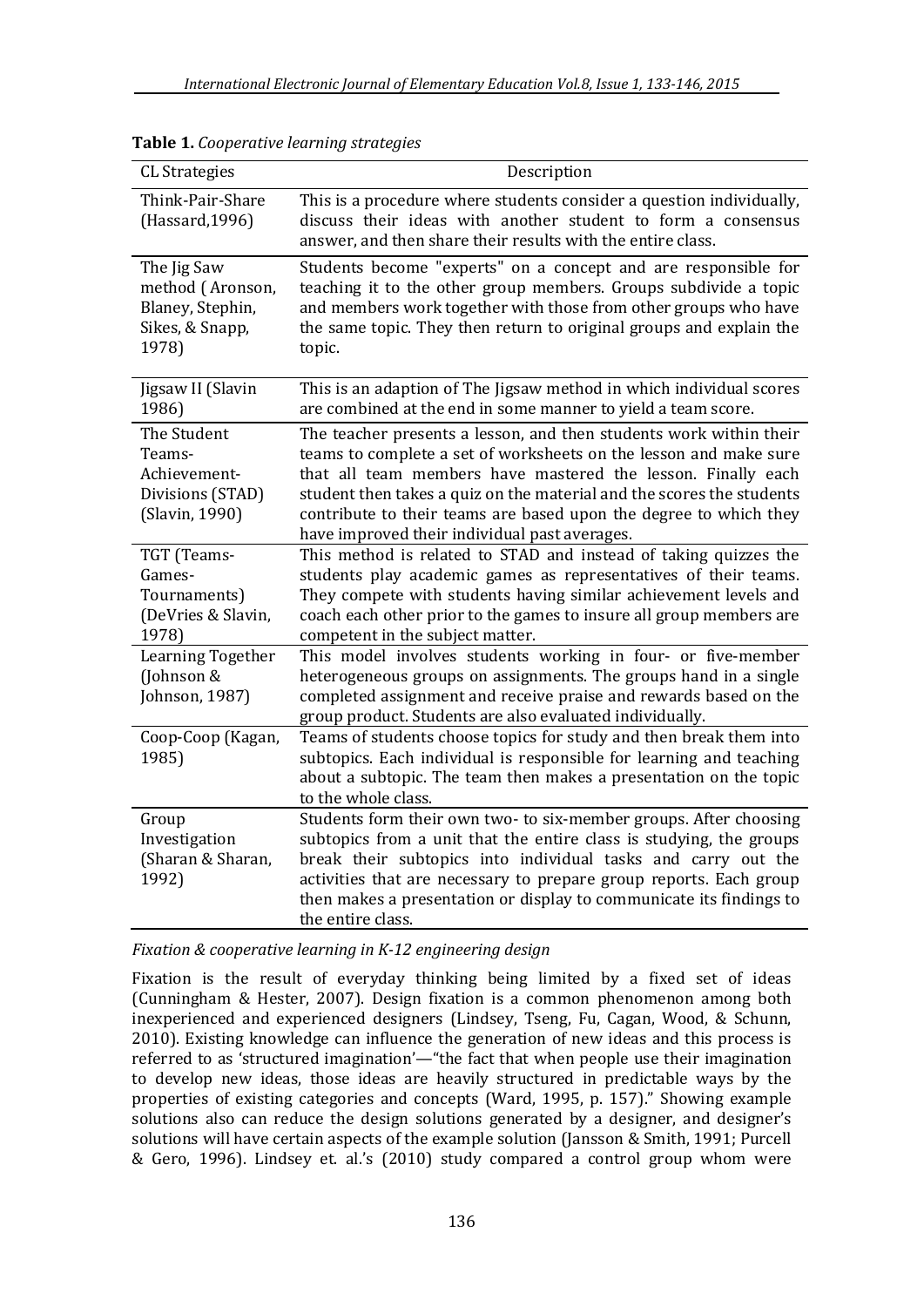provided with an example solution with a defixation group whom were given an example solution along with a number of alternative solutions and materials to mitigate their design fixation. They found out the design fixation could be mitigated through providing the participants with defixation instruction. In terms of K-12 students, Nicholl & McLellan (2007) carried out a study to examine how fixation applied to the idea generation process when pupils were solving design and technology problems. The study indicated fixation was popular among the 11-16 year old pupils. Pupils' stereotypical design ideas predominantly reflected popular teenage culture and gender patterns. The study also pointed out that pupils often felt annoyed that they were asked to think of multiple ideas when they knew what they wanted to do right away. Pupils in the study tended to stick to their first design idea, which often turned out to be stereotypical design ideas. In terms of the intervention strategy, McLellan & Nicholl' (2011) argued as teachers' product analysis could lead to design fixation, teachers should select appropriate ways to introduce the design task in order to balance the explicitness and ambiguity, for example, teachers can show a different product in the beginning to make the task more open-ended.

As mentioned in the above engineering design process, in the first and second steps of Ask and Imagine, students need to consider about the questions like "What is the problem? What are some solutions?" When brainstorming ideas and choosing the best one, student needs to explain his or her ideas to peers and negotiate with them to locate the best alternative. According to the cognitive elaboration perspective (Slavin, 1996), this process would probably deepen students' understanding of the engineering design problem and accordingly improve their decision making as a group. Indeed the majority of Engineering is Elementary design activities are done in small groups, which can encourage students to generate a variety of ideas or solutions to develop the product with their group members (Cunningham & Hester, 2007).

## **Research methodology**

# *Overview of design: A case study*

As this research was intended to explore what design fixation looks like in elementary engineering education as well as how elementary school students perform in a cooperative engineering design project, a case study focusing on one elementary engineering design project was conducted in order to arrive at an in-depth description and understanding of the entity (Ary, Jacobs, Sorensen & Razavieh, 2006; Patton, 2002). The embedded design looking for consistent patterns of evidence across multiple units of analysis within the case (Yin, 1994) was adopted. The units of analysis included individual elementary school students, three different grade levels (3rd, 4th & 5th), and 12 cooperative learning groups (four groups per grade level).

# *Research setting and participants*

An elementary engineering design project involving a group of 3rd, 4th and 5th graders was selected as the case study. The project was part of a pull-out engineering program carried out in a Midwestern private elementary school. The nine-week pull-out engineering program was conducted every Tuesday and Friday mornings. Within this program there was an engineering design project involving a 3-day design circle: ask and imagine; start to plan (day 1); plan and create the prototype (day 2); present the final product to clients and answer their questions (day 3). 41 students in total participated in this study, which included 12 third graders (6 boys and 6 girls), 14 fourth graders (5 boys and 9 girls), and 15 fifth graders (7 boys and 8 girls).

The students worked with their teammates in the engineering class in two-, three- and four-member groups on the group design assignment: using duct tape to design and create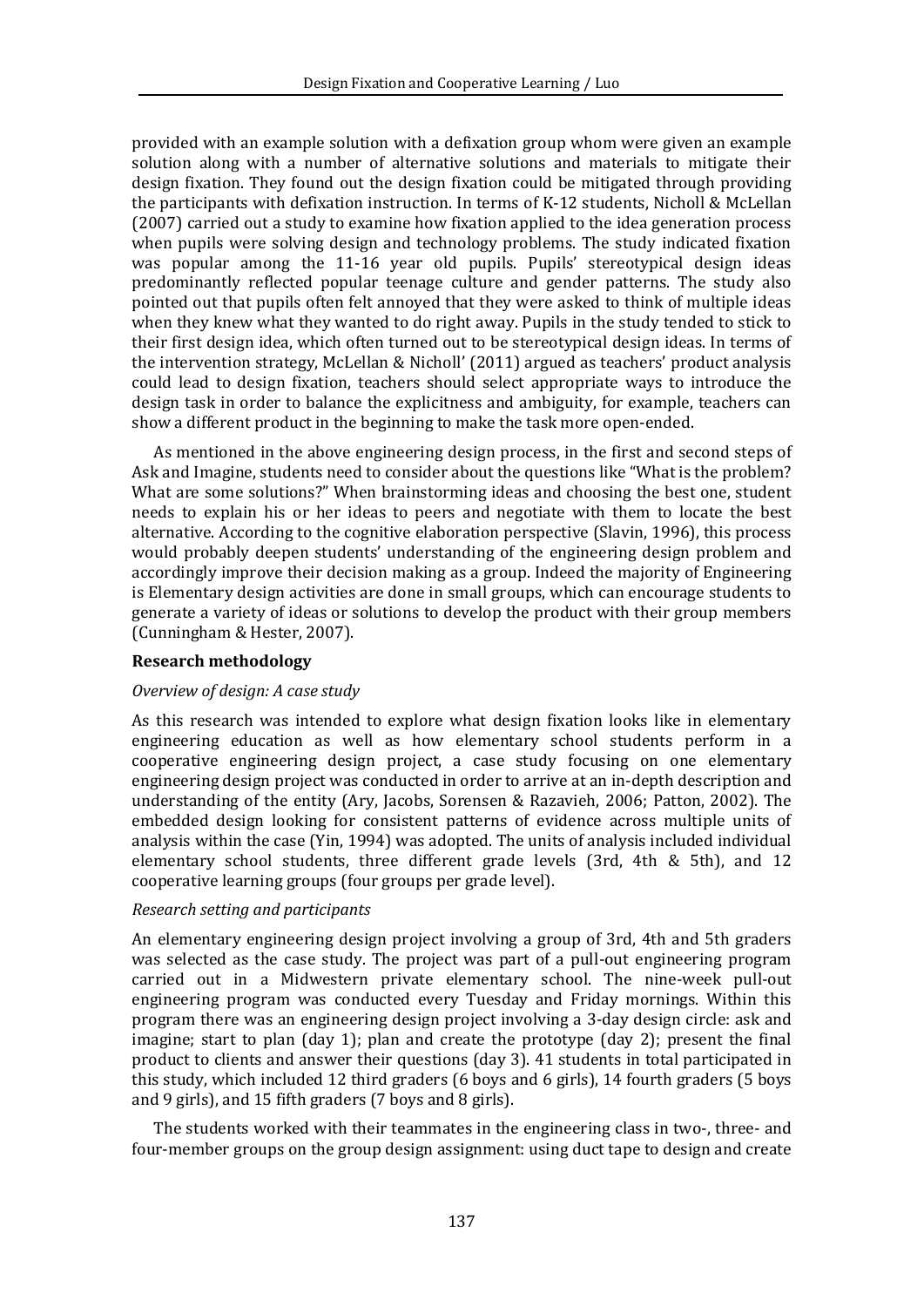a wallet, a tote bag, a water bottle holder, or a school folder. This design challenge was created by the instructor, who was a doctoral student majoring in engineering education and gifted education. The instructor had more than five years of elementary school teaching experience and was experienced in P-12 engineering teacher professional development. The instructor introduced the design challenge to the students without the aid of any examples and was intended not to provide any unnecessary information that might influence the students' behavior. It should be mentioned when the instructor briefed the challenge, a tote bag behind the teacher's desk might have been seen by the students. This study focused on the first two days of this project, during when the pupils were asked to come up with four individual design ideas first, then they chose one to be their best idea to share with the whole group. After that the group decided on one group design idea.

### *Instruments and data collection*

As a case study, triangulation was done with multiple data sources (Yin, 1984): 1) Documents--students' design journals recording the individual designs as well as their selected final group design; students' reflections on their individual design idea generation and group design selection; instructional materials; 2) Classroom observation.

In order to systematically observe elementary students' behavior in the group engineering design project, the validated Cooperative Learning Observation Protocol (CLOP) (Kern, Moore & Akillioglu, 2007) was adapted for evaluating the elements of cooperative learning and teaming in an engineering setting to guide the observation. The CLOP is a useful mixed methods instrument recording frequency and evaluations of observed instances of cooperative learning engagement through detailed field notes (Kern et. al., 2007). The adapted CLOP was reviewed by the instructor of the elementary engineering design project to ensure its appropriateness for classroom observation. After incorporating the instructor's comments, the CLOP was used to rate participants' behavior in terms of the five corresponding elements of cooperative learning identified by Johnson, Johnson & Smith (2006): positive interdependence (P), individual accountability (I), group processing (G), social skills (S) and promotive interaction (F). Each item was allocated 10 points with the higher total score indicating a higher level of collaboration and effectiveness in cooperative learning. Observation notes were also recorded with the ratings.

The data were collected from the first day of the design project in class. At the beginning of the project, the students of each grade were divided randomly into 4 groups by the instructor and they were given roughly 15 minutes to complete their individual design journals and another 15 minutes for group discussion. The students were informed that their group design would be judged according to the following rubric: 1) Task completion (Did the team meet the task specifications? 2) Attractiveness (Would this item appeal to the public?) 3) Creativity (Was the team creative in their design?) 4) Functionality (Is the team's design functional? Can the user actually use it?) The instructor also told the students that the team with the highest score based on the above rubric would be awarded certificates for their winning design.

#### *Role of the author*

This paper is developed from a research course project. The author of this paper worked with her fellow graduate students in an advanced research methods class to come up with the overall research topic, design the methodology and select the instruments. Four of the author's fellow classmates, who were skilled in educational research, were assigned to travel to the site for conducting classroom observation using the CLOP instrument and collecting various data artifacts. The author then came up with her own specific research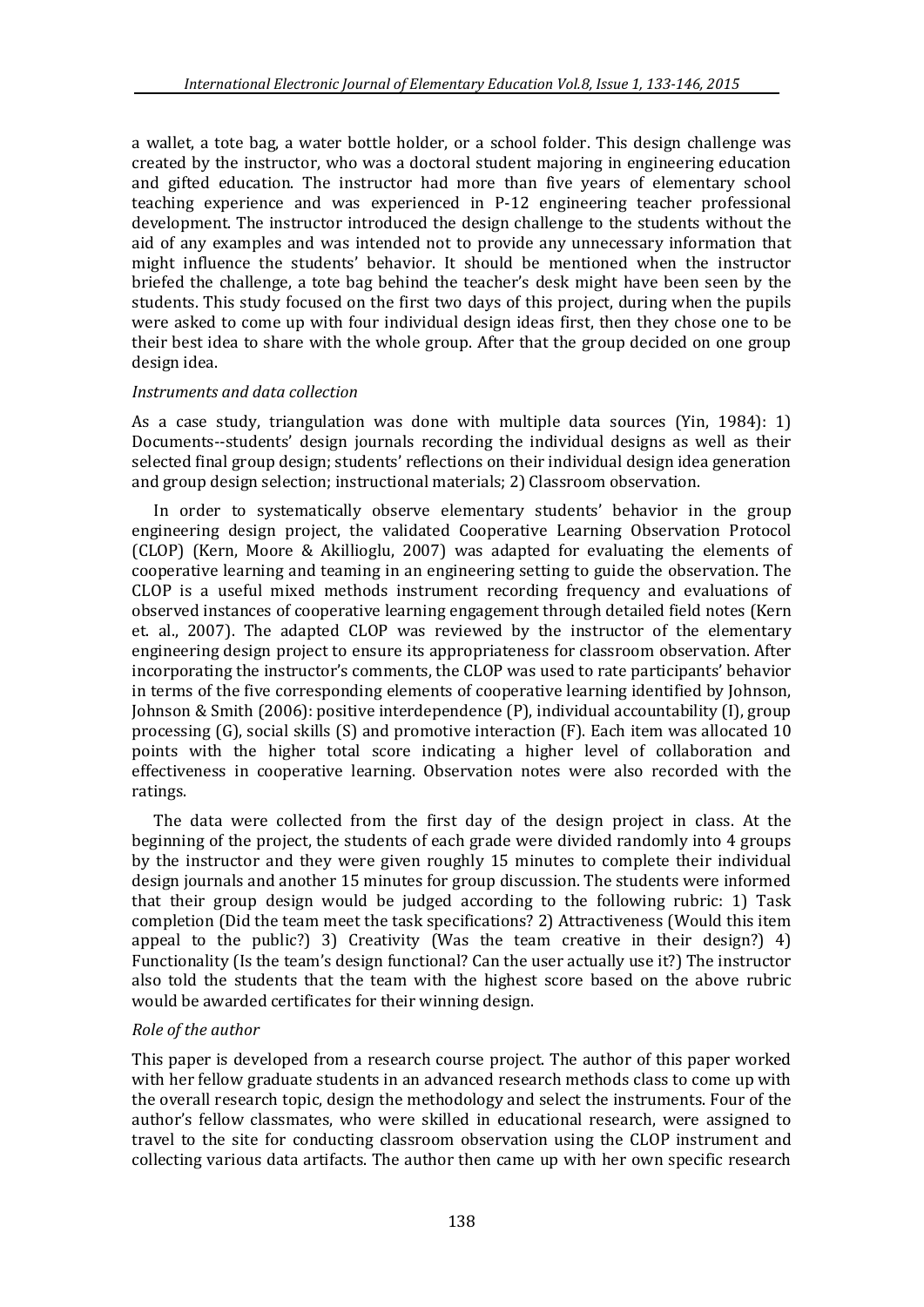questions and selected relevant data to conduct data analyses and wrote up this research paper.

#### **Results**

In this study, data were analyzed through content analysis and descriptive statistical analysis. Content analysis is broadly defined as "any technique for making inferences by objectively and systematically identifying specified characteristics of messages" (Holsti, 1969, p. 14), so the researchers applied it to analyzing participants' design journals and the field notes of class observation. Emergent and priori coding (Stemler, 2001), categorizing of the data (Weber, 1990) were utilized to describe what design fixation looks like and recognize its patterns among the participants.

### *Three major themes of design fixation among pupils*

Elementary school students were asked a series of questions in relation to both their individual designs and group design in the reflection: After you imagined, you choose which idea to share with the group? Why did you choose this idea? Where did you get your ideas when you were imagining your designs? Students' answers in the reflections were examined together with the classroom observation data on design idea generation process. The data suggested that evidence of fixation was common in the elementary engineering design project though it appeared in a number of forms. The content analysis identified the following major themes of design fixation among pupils: 1) fixation on common features of things; 2) fixation on popular teenage culture; 3) fixation on the first design idea.

Fixation on common features of things. Elementary school students tended to come up with their design solutions based on commonly seen features of certain things. For example, when designing a wallet, the predominantly majority of students chose the most common shape of rectangular to be their main shape, rather than trying some more unique shapes such as circle, triangle or crescent. Moreover, 34% of the participants in the study did not explicitly explain where they got their ideas in the imagination process. Some quotations of students' responses in the reflections are "I got my ideas from my brain"; "In my head about a folder"; "when I see bags I think that." Some fifth graders attempted to give more reasonable but still somehow vague answers: "I saw something and changed it a little. I also thought about the constraint"; "From recent events."

Fixation on popular teenage culture. Elementary school students' design ideas also reflected popular teenage culture. The following are some quotations of students' answers to the sources of their design ideas: "From Justin Biebers birthday"; "Lady Gaga because I thought out of the box in design and technique". Some of their design ideas also reflected gender stereotypes. Girls' designs tented to be more decorated such as using heart-shape, drawing flower patterns, emphasizing the use of colors; and adding straps/handles to the wallet design. For example, two girls mentioned that "I like the shape of the flower and when I was drawing the roses"; "I came up with this because I love flowers and I like we made it the colors of the flowers". One girl explicitly mentioned in the reflection that she got the idea from "Vera Bradley totes," which is a feminine brand.

Fixation on the first design idea. As aforementioned, each student was asked to choose one of their four individual design ideas to be the best idea, which would then be shared with their group. As demonstrated in Figure 2, according to students' individual design journals, the first design idea was chosen to be participants' favorite picture to share with the group members for 14 times, which was the most frequently chosen one out of the four design ideas. The second, third and fourth design ideas were chosen 11, 6, and 10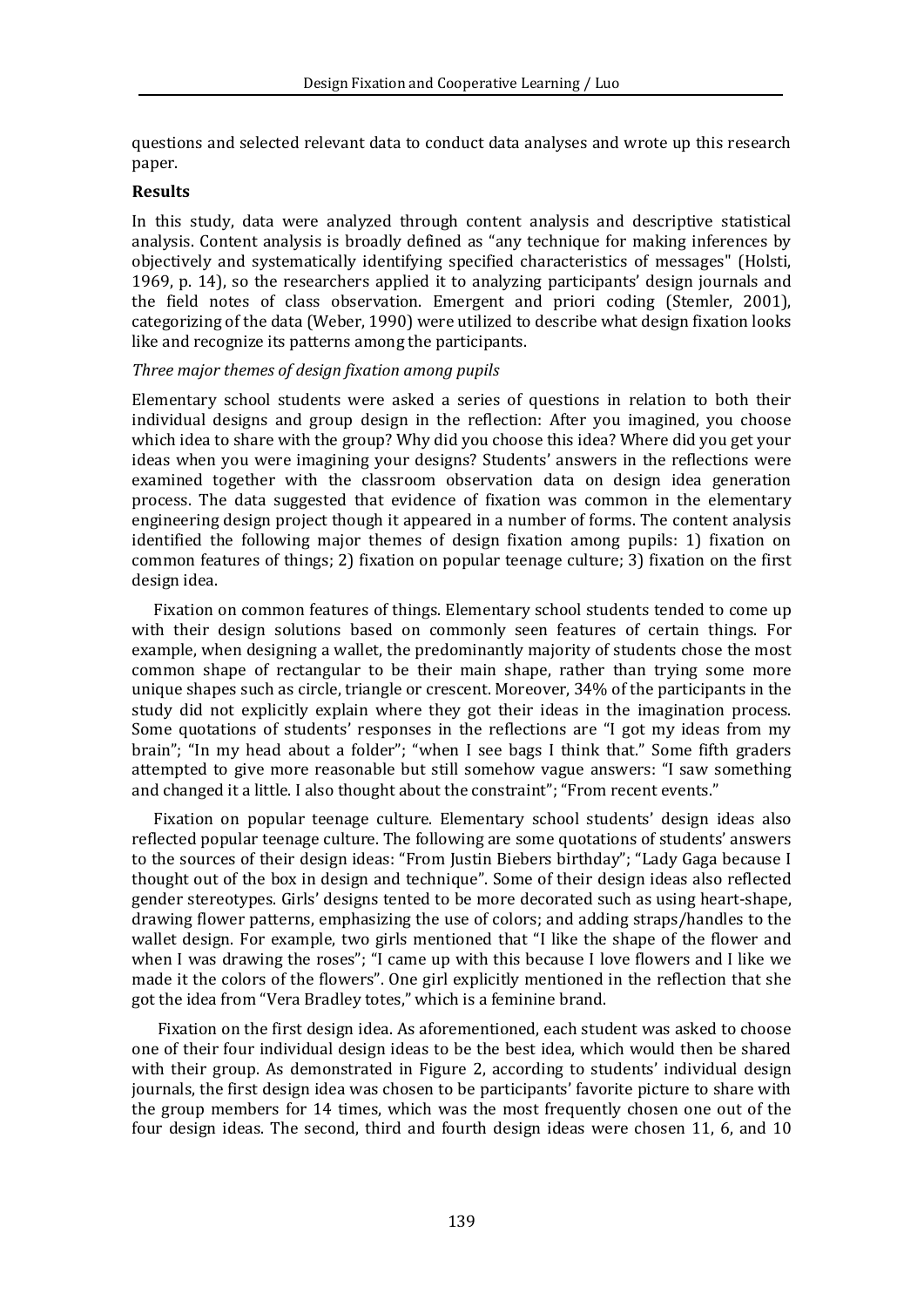times respectively. The typical reason given by participants to choose the first design idea is "I chose that idea because it looked easiest."



**Figure 2.** Number of students fixated on each design idea

# *The cooperative learning scores based on CLOP*

Table 2 below demonstrates each group's mean score of the cooperative designing of engineering products based on the CLOP instrument. The highest mean among the five cooperative learning elements is individual accountability (Mean I= 6.33) while the lowest mean is promotive interaction (Mean F= 5.88).

|              |        | ັ               |                |            |             |        |
|--------------|--------|-----------------|----------------|------------|-------------|--------|
|              |        | Positive        | Indvidual      | Group      | Promotive   | Social |
|              |        | Interdependence | Accountability | Processing | Interaction | Skills |
|              |        | P)              | T              | G)         | (F)         | (S)    |
|              | Group  | 5.00            | 5.00           | 6.00       | 4.00        | 4.50   |
|              | 1 Mean |                 |                |            |             |        |
|              | Group  | 4.50            | 4.00           | 4.00       | 7.00        | 6.00   |
| 3rd          | 2 Mean |                 |                |            |             |        |
| Grade        | Group  | 4.00            | 5.50           | 4.00       | 6.00        | 6.00   |
|              | 3 Mean |                 |                |            |             |        |
|              | Group  | 7.50            | 8.00           | 8.00       | 6.50        | 6.00   |
|              | 4 Mean |                 |                |            |             |        |
| 4th<br>Grade | Group  | 7.00            | 6.50           | 6.00       | 6.50        | 6.50   |
|              | 1 Mean |                 |                |            |             |        |
|              | Group  | 7.50            | 7.00           | 6.00       | 4.00        | 6.50   |
|              | 2 Mean |                 |                |            |             |        |
|              | Group  | 5.50            | 6.00           | 8.00       | 8.00        | 7.00   |
|              | 3 Mean |                 |                |            |             |        |
|              | Group  | 6.00            | 7.50           | 4.50       | 5.00        | 4.00   |
|              | 4 Mean |                 |                |            |             |        |

**Table 2.** *Cooperative learning score based on CLOP*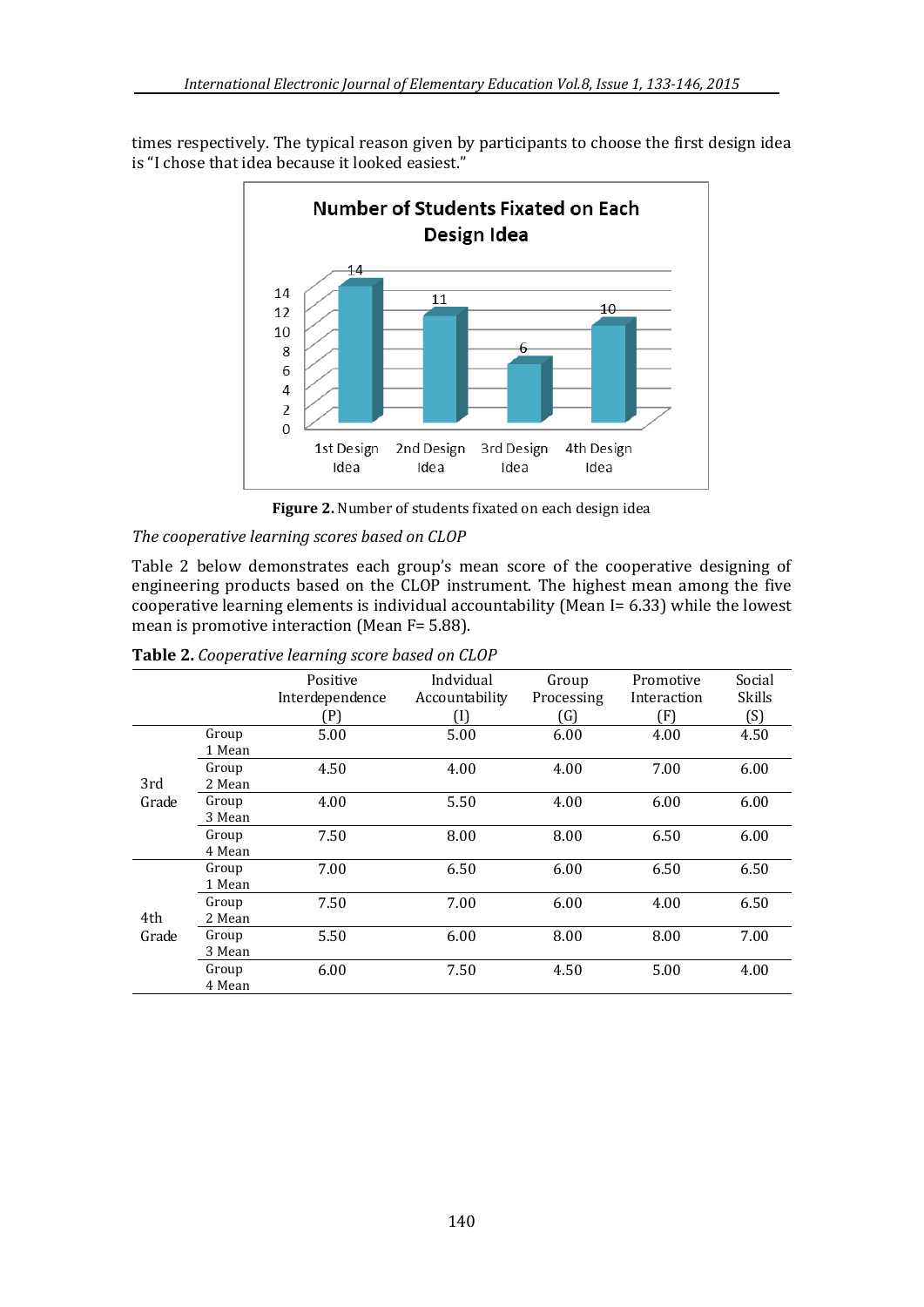|           |        | Positive        | Indvidual      | Group      | Promotive   | Social |
|-----------|--------|-----------------|----------------|------------|-------------|--------|
|           |        | Interdependence | Accountability | Processing | Interaction | Skills |
|           |        | (P              |                | G)         | Ŧ           | (S)    |
|           | Group  | 4.50            | 5.50           | 5.00       | 4.00        | 5.50   |
|           | 1 Mean |                 |                |            |             |        |
|           | Group  | 9.00            | 8.50           | 9.00       | 8.50        | 9.50   |
| 5th       | 2 Mean |                 |                |            |             |        |
| Grade     | Group  | 6.50            | 7.00           | 5.50       | 6.50        | 6.50   |
|           | 3 Mean |                 |                |            |             |        |
|           | Group  | 5.00            | 5.50           | 7.00       | 4.50        | 5.00   |
|           | 4 Mean |                 |                |            |             |        |
| Mean      |        | 6.00            | 6.33           | 6.08       | 5.88        | 6.08   |
| Standard  |        | 1.52            | 1.32           | 1.64       | 1.57        | 1.40   |
| Deviation |        |                 |                |            |             |        |

**Table 2 (Cont.).** *Cooperative learning score based on CLOP* 

#### **Discussion**

This case study indicated that many pupils failed to generate novel ideas in engineering design project and fixation was evident. As mentioned in the literature review, when an individual does not know about a particular knowledge or technique, he or she is likely to be fixated (Smith, 1995). Pupils often have limited prior knowledge, this may explain why pupils tended to fixate on the common features of things or the ideas that first came to their mind. On the other hand, according to Jansson & Smith (1991), prior knowledge is essential in the design process as designers can think of new ideas on the basis of what they have already known; thus it should be noted design fixation needs to be viewed differently from the designer's prior knowledge scope. Design fixation "should probably be seen only as that which prevents the consideration of all of the relevant knowledge and experience which should be brought to bear on any given problem" (p. 10). The common reliance on their personal items to generate design solutions among pupils may also be explained by Ward, Patterson, Sifonis, Dodds, & Saunders's (2002) path-of-least resistance model in the idea generation, which means the majority of people utilize the items that come to their mind more quickly as the sources for developing new ideas.

The findings from this study conform to the arguments made by Nicholl & McLellan (2007). Nicholl & McLellan argued that design fixation is the result of the subconscious, automatic and normative cognitive processes of pupils. Participants in this study showed a tendency to generate the design solutions with little self-awareness. They just vaguely knew something popped up in their head to work as the source of design solution. Besides this study also indicated pupils relied on the teenage culture that they attached to the most to derive design ideas, which is in line with Nicholl & McLellan's finding that design idea generation clearly reflects the hobbies and interests of pupils of certain age groups.

In terms of cooperative learning, the pupils in this study were informed at the beginning of this engineering design project that they would work in groups to compete in a design competition. They would present their final products to the "clients" and be awarded a certificate if they win. This instructional design stimulated the individual accountability (Mean I= 6.33, *sd*=1.32). The pupils expected each other's participation in the group work. For instance, at the beginning of the project, most groups brainstormed on which one of the four products they would like to do and then voted; and they constantly checked each other's progress when generating individual design solutions. Kern et. al. (2007) argued social skills (Mean S= 6.08, *sd*=1.40) contributing to cooperative learning include asking clarification, praising, paraphrasing, mediating conflicts and so on. The pupils in this study evidenced a number of such skills. For example, the pupils gave feedback to each other like "It's a good/cool idea"; "I like it"; "Isn't it so shiny, we did a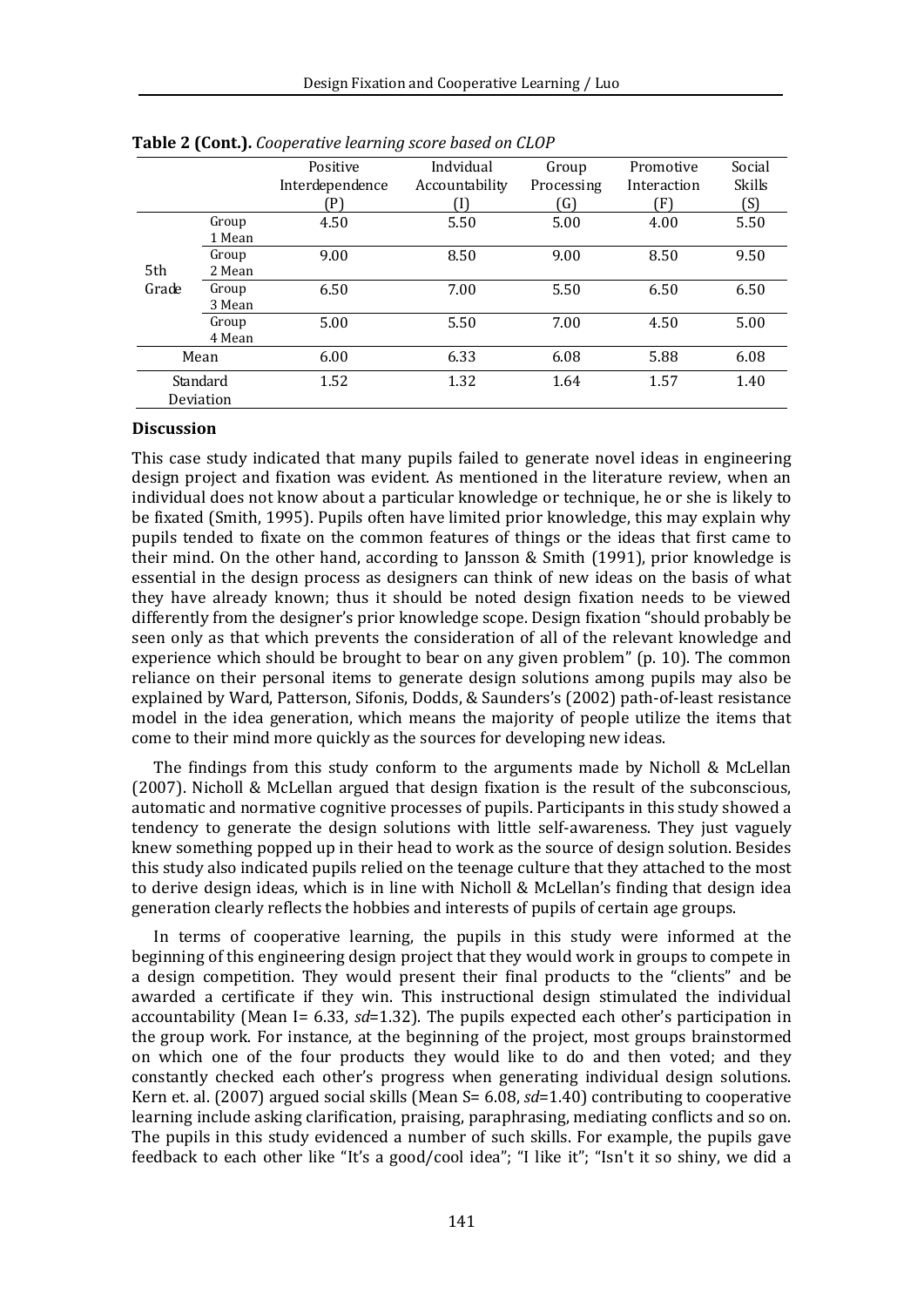good job" and so on. They asked their group members for clarification such as the size requirement of the product or their work progress. When they had divergences such as the color or size selection, they negotiated through conversations. These observations are in line with the literature review that the group work can encourage students to generate more solutions in engineering design activities.

Meanwhile several problems had been observed in the cooperative learning process. Some dominant or most capable members of a group took over leadership roles at the expense of others. For instance, one pupil boasted "I'm the best fashion designer in Indianapolis and I guarantee it." On the other hand, the introverted or the less capable pupils withdrew from group discussion and this can be identified as social matching, which is a tendency to conform to peers (Asch, 1951). As the design responsibility is shared among the group members, some other pupils took the advantage of group work without working to their full potential, which was referred to as social loafing (Latane´, Williams & Harkins, 1979). These problems were likely to reduce the engagement and cohesiveness among the group in cooperative learning. This may explain why the element of positive interdependence had a relatively lower score in this study (Mean P= 6.00, *sd*= 1.52).

The 7-to11-year-old participants in this study belong to the concrete operational period (Driscoll, 2005), during when children overcome egocentrism and demonstrate logically integrated thoughts to solve concrete problems; however, they were unable to solve problems systematically or constantly reflect the group process. When finishing drawing their individual design solutions, several groups chose to make in-group presentations, nevertheless due to the above mentioned problems such as dominance, social loafing and social matching, group members did not receive much constructive feedback from their peers. These problems might have offset certain benefits of cooperative learning and even led to more fixation. For example, there were a couple of groups who fixed on one member's design idea and finally chose it as their group design solution without making any additional changes.

# **Conclusion**

In this case study, design fixation was shown to be rife and predictable among pupils, who largely fixated on their prior knowledge of certain things and the teenage culture when designing engineering products. In the cooperative learning process of this elementary engineering design project, although pupils had demonstrated some abilities to solve concrete problems in a logical fashion, the 3rd, 4th and 5th graders encountered a number of obstacles in the group. For improving the results of cooperative learning, this case study suggests incorporating an instruction that aims at encouraging students' interaction in the group work. Instructors may establish clearly defined rules and criteria for grading individual contribution to the group work and incorporate some non-competitive, cooperative games which would enhance pupils' social skills in class. For example, they can adopt some role-play games in which pupils' skills in solving conflicts, decision making, consulting others, making observations and so on could be fostered.

This study sheds light on the understanding of design fixation in a cooperative elementary engineering design project. Meanwhile it should be noted that generalizability is a limitation associated with this study as the engineering design project was carried out among a sample of 41 pupils of 3rd, 4th and 5th grades and it was about designing four objects specifically: wallet, water bottle holder, school folder and tote bag. The design of these objects are subject to possible socially fixated concepts as the students can easily see these objects in their everyday life. In the future, research on a variety of design projects encouraging more open and risky design challenges could be studied in elementary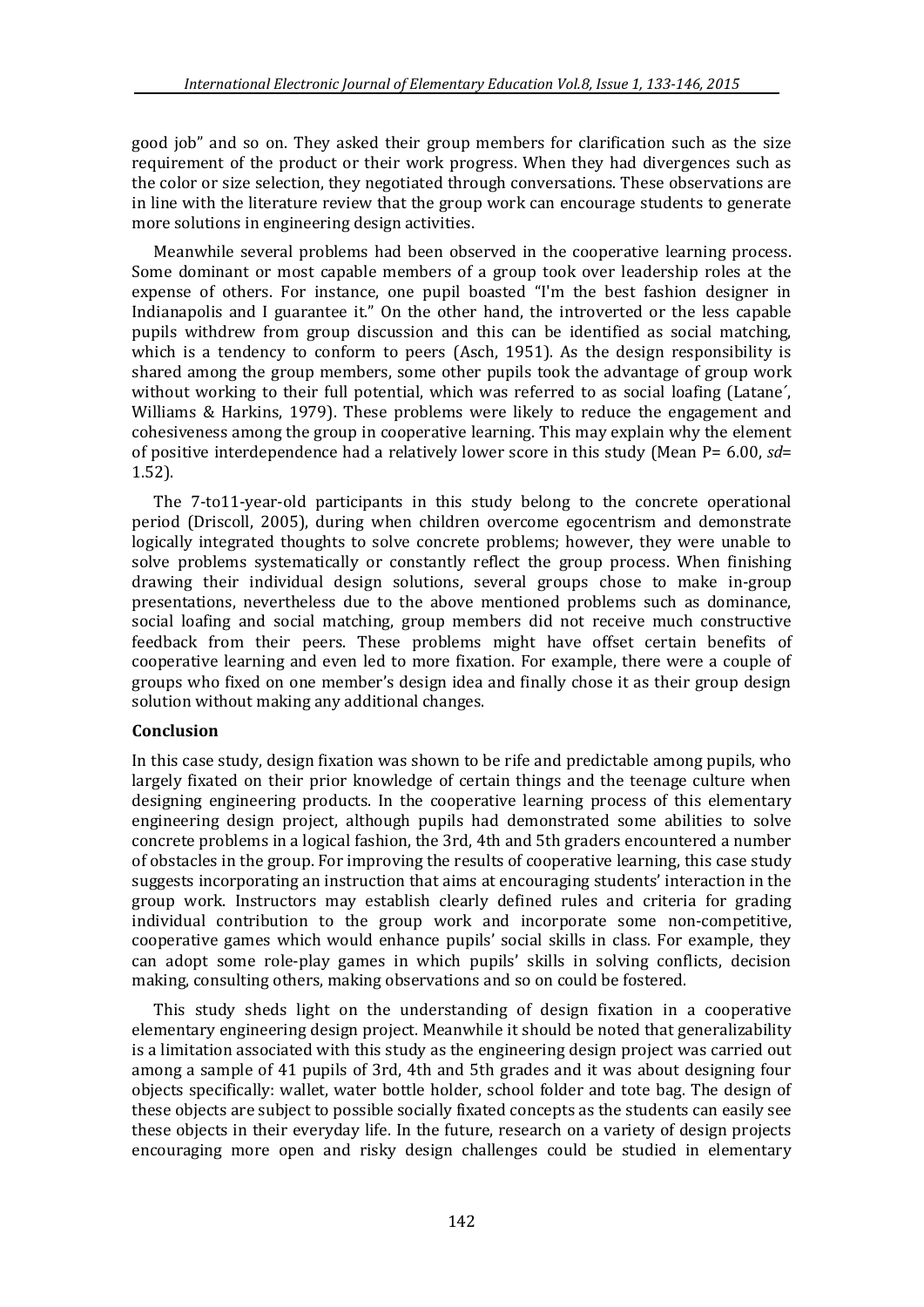classrooms. With a larger sample size, further research could be carried out to quantitatively measure the effects of cooperative learning on elementary students' design fixation.

#### **Acknowledgements**

This paper is developed from a research course project. The author sincerely thanks the three instructors' guidance and all fellow students' assistance in completing this study.



#### **References**

- Aronson, E., Blaney, N., Stephin, C., Sikes, J. & Snapp, M. (1978). *The Jigsaw Classroom*. Beverly Hills, CA: Sage Publishing Company.
- Ary, D., Jacobs, L. C., Sorensen, C. & Razavieh, A. (2006). *Introduction to Research in Education*. Belmont, CA: Wadsworth.
- Asch, S. E. (1951). Effects of group pressure upon the modification and distortion of judgments. In H. Guetzkow (Ed.), *Groups, leadership, and men* (pp. 177–190). Pittsburgh, PA: Carnegie Press.
- Crawford, R.H., Wood, K. L., Fowler, M. L., & Norrell, J. L. (1994). An engineering design curriculum for the elementary grades. *Journal of Engineering Education, 83*(2), 173-181.
- Cunningham, C. M. (2009). Engineering is elementary. *The Bridge, 30*(3), 11-17.
- Cunningham, C., & Hester, K.. (2007). Engineering is elementary: An engineering and technology curriculum for children. Paper presented at the American Society of Engineering Education Annual Conference and Exposition, Honolulu, HI.
- DeVries, D. & Slavin, R. (1978). Teams-games-tournaments (TGT): Review of ten classroom experiments. *Journal of Research and Development in Education, 12*(1), 28-38.
- Driscoll, M. P. (2005) *Psychology of Learning for Instruction*. Boston, MA: Pearson Education, Inc.
- Hassard, J. (1996). *Using Cooperative Learning to Enhance Your Science Instruction (Grades 6-12)*. Bellevue, WA: Bureau of Education and Research.
- Holsti, O.R. (1969). *Content Analysis for the Social Sciences and Humanities*. Reading, MA: Addison-Wesley.
- Iversen, E., Kalyandurg, C. & Lapeyrouse, S. D. (n.d.) Why K-12 Engineering? Retrieved from http://blue.utb.edu/engineering/pdf-files/Why\_K12\_Engineering.pdf.
- Jansson, D. G. & Smith, S. M. (1991). Design fixation. *Design Studies, 12*(1), 3-11.
- Johnson, D. W. & Johnson, R. T. (1987). *Learning Together and Alone: Cooperation, Competition and Individualization* (2nd ed.). Englewood Cliffs, NJ: Prentice-Hall.
- Johnson, D. W. & Johnson, R. T. (1989). *Cooperation and Competition: Theory and Research*. Edina, MN: Interaction Book Company.
- Johnson, D. W., Johnson, R. T. & Holubec, E. (1998). *Cooperation in the Classroom*. Boston, MA: Allyn and Bacon.
- Johnson, D. W., Johnson, R. T. & Smith, K. A. (1998). Cooperative Learning Returns to College: What Evidence Is There that it Works? *Change, 20*(4), 26-35.
- Johnson, D. W., Johnson, R. T. & Smith, K. A. (2006). *Active Learning: Cooperation in the College Classroom*. Edina, MN: Interaction Book Company.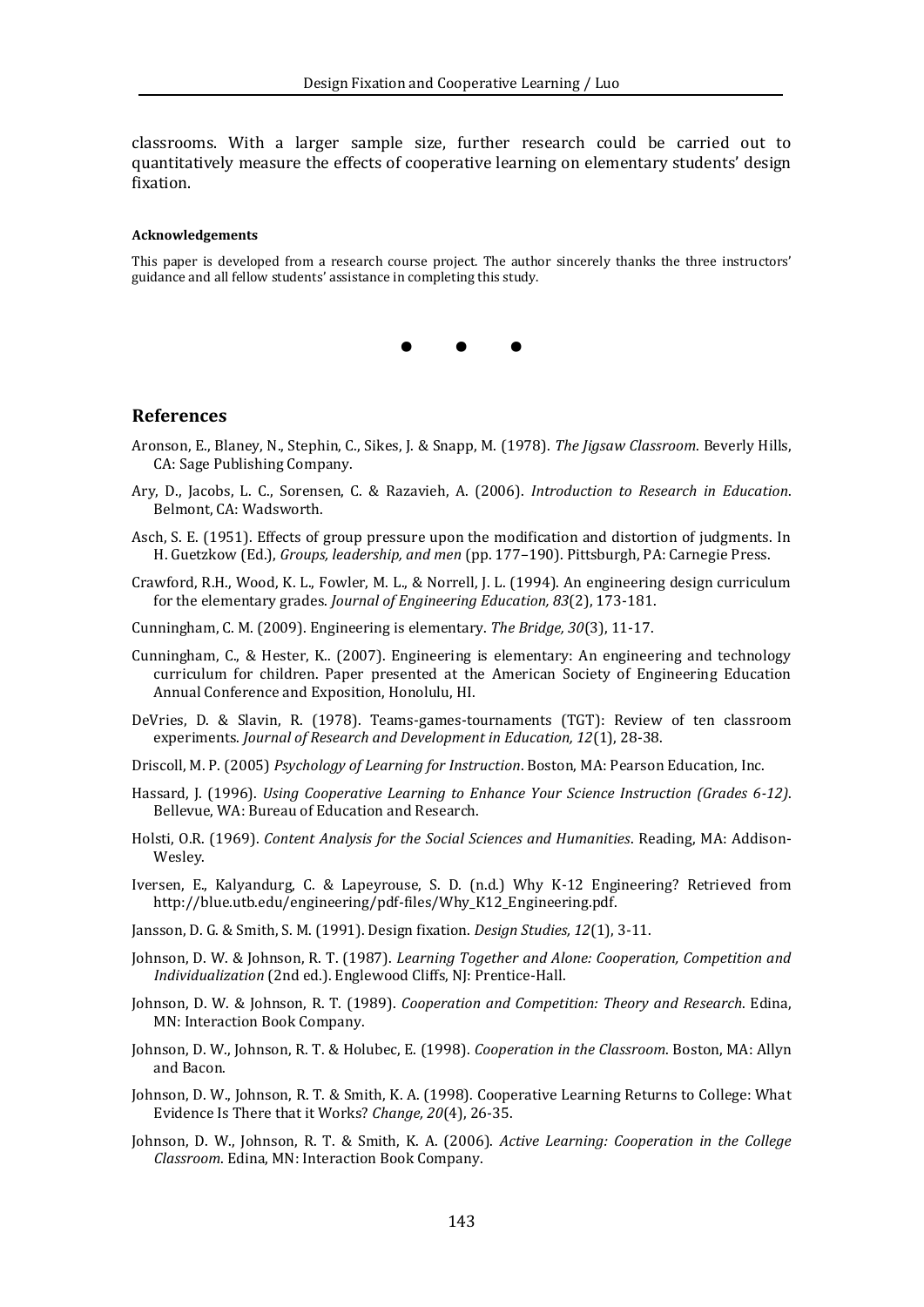- Kagan, S. (1985). *Cooperative Learning: Resources for Teachers*. Riverside, CA: University of California.
- Katehi, L., Pearson, G. & Feder, M. (Eds.). (2009). *Engineering in K-12 education: Understanding the Status and Improving the Prospects*. Washington, DC: National Academies Press.
- Kern, A. L., Moore, T. J., & Akillioglu, F. C. (2007). Cooperative learning: Developing an observation instrument for student interactions. In Frontiers In Education Conference-Global Engineering: Knowledge Without Borders, Opportunities Without Passports (pp. T1D-1 – T1D-6). IEEE.
- Latane´, B., Williams, K., & Harkins, S. G. (1979). Many hands make light the work: the causes and consequences of social loafing. *Journal of Personality and Social Psychology, 37*(6), 822–832.
- Lindsey, J. S., Tseng, I., Fu, K., Cagan, J., Wood, K. L. & Schunn, C. (2010). A Study of design fixation, its mitigation and perception in engineering design faculty, Journal of Mechanical Design, 132, retrieved from http://www.sutd.edu.sg/cmsresource/idc/papers/2010- \_A\_Study\_of\_Design\_Fixation-JMD041003.pdf.
- McLellan, R., & Nicholl, B. (2011). "If I was going to design a chair, the last thing I would look at is a chair": product analysis and the causes of fixation in students' design work 11–16 years. *International Journal of Technology and Design Education, 21*(1), 71-92.
- National Science Board. (2003). The Science and Engineering Workforce: Realizing America's Potential. Arlington, VA: National Science Foundation. Retrieved from http://www.nsf.gov/nsb/documents/2003/nsb0369/nsb0369.pdf.
- Nicholl, B., & McLellan, R. (2007). 'Oh yeah, yeah you get a lot of love hearts. The Year 9s are notorious for love hearts. Everything is love hearts.' Fixation in pupils' design and technology work (11-16 years). *Design and Technology Education: An International Journal, 12*(1), 34-44.
- O'loughlin, M. (1992). Rethinking science education: Beyond Piagetian constructivism toward a sociocultural model of teaching and learning. *Journal of Research in Science Teaching, 29*(8), 791- 820.
- Patton, M. Q. (2002). *Qualitative Research & Evaluation Methods* (3rd ed.). Thousand Oaks, CA: Sage Publications.
- Purcell, A. T., & Gero, J. S. (1996). Design and other types of fixation. *Design Study, 17*(4), 363–383.
- Salkind, N.J., & Rasmussen, K. (Eds.). (2008). *Encyclopedia of Educational Psychology*. Los Angeles: Sage Publications.
- Sharan, Y., & S. Sharan. (1992). *Group investigation: Expanding cooper active learning*. New York: Teacher's College Press.
- Slavin, R. E. (1980). Cooperative Learning. *Review of Educational Research, 50*(2), 315-342.
- Slavin, R. E. (1986). Using Student Team Learning (3rd ed.). Baltimore: Johns Hopkins University Press.
- Slavin, R. E. (1990). *Cooperative Learning: Theory, Research, and Practice*. Englewood Cliffs, NJ: Prentice Hall.
- Slavin, R, E. (1996). Research on cooperative learning and achievement: what we know, what we need to know. *Contemporary Educational Psychology, 21*(1), 43-69.
- Smith, S. M. (1995). Fixation, incubation, and insight in memory and creative thinking. In Smith, S. M., Ward, T. B. & Finke, R. A. (Eds.), *The creative cognition approach* (pp. 135-156). Cambridge, MA: The MIT Press.
- Stemler, Steve (2001). An overview of content analysis. Practical Assessment, Research & Evaluation, 7(17). Retrieved from http://pareonline.net/getvn.asp?v=7&n=17.
- Tanner, Laurel N. (1997). *Dewey's Laboratory School. Lessons for Today*. New York, NY: Teachers College Press.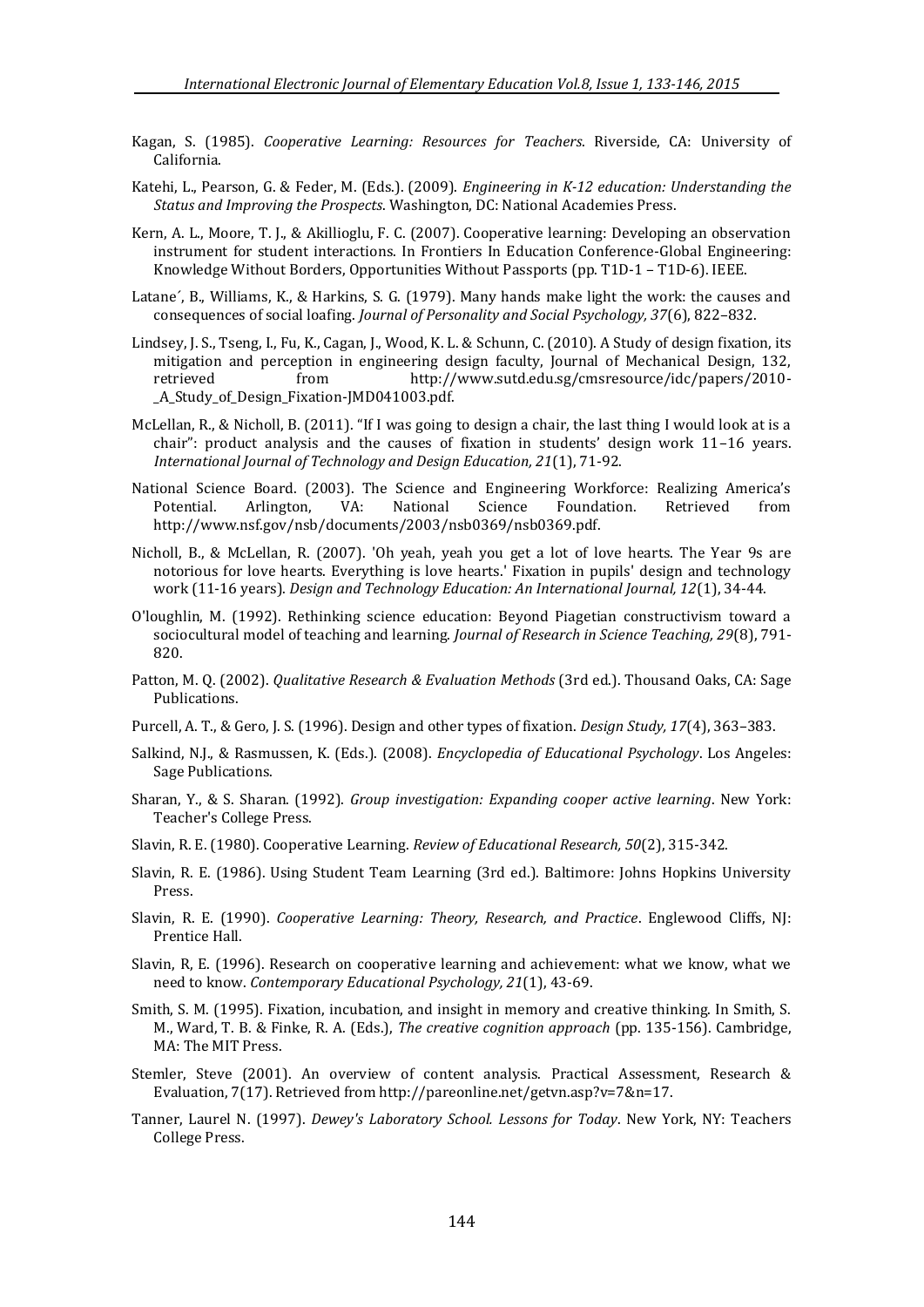- Tribus, M., & Hayward, C. A. (1993). Total Quality in Schools of Bisiness and of Engineering. Retrieved from http://www.qla.com.au/pathtoitems/QMIN\_ENG.PDF.
- Wadsworth, B. J. (1971). *Piaget's Theory of Cognitive Development*. New York, NY: David McKay Company, Inc.
- Ward, T. B. (1995). What's old about new ideas? In Smith, S. M., Ward, T. B. and Finke, R. A. (Eds.), *The creative cognition approach* (pp. 157-178). Cambridge, Massachusetts: The MIT Press.
- Ward, T. B., Patterson, M. J, Sifonis, C. M., Dodds, R. A, & Saunders, K. N. (2002). The role of graded category structure in imaginative thought. *Memory and Cognition, 30*(2), 199-216.
- Weber, R. P. (1990). *Basic Content Analysis* (2nd ed). Newbury Park, CA.
- Williamson, V. M. & Rowe, M. W. (2002). Group problem-solving versus lecture in college-level quantitative analysis: The good, the bad, and the ugly. *Journal of Chemical Education, 79*(9), 1131-1134.
- Yin, R. (1984). *Case Study Research: Design and Methods* (1st ed.). Beverly Hills, CA: Sage Publishing.
- Yin, R. (1994). *Case Study Research: Design and Methods* (2nd ed.). Thousand Oaks, CA: Sage Publishing.